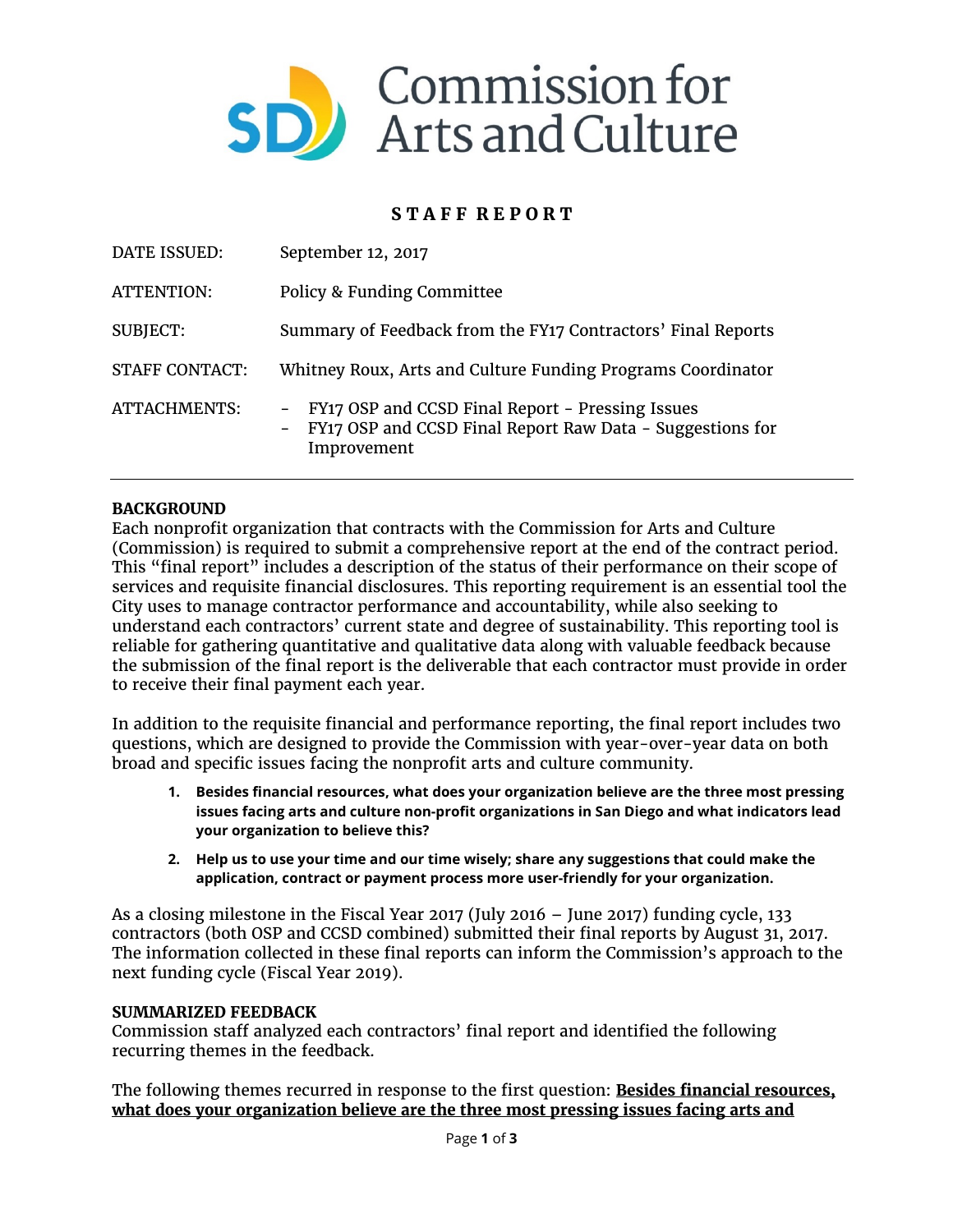## **culture non-profit organizations in San Diego and what indicators lead your organization to believe this?**

## **Audience and Arts Patrons**

- Changing demographics, equity and diversity Contractors recognized the changes in San Diego's demographics, including a shift towards a minority-majority population and a shift in the age of participants. The ability to engage with people in these demographics and how to represent them on their boards and staffs are ongoing concerns.
- Audience development and engaging younger generations

Contractors expressed difficulty in building their audiences, especially in regards to younger participants. Coupled with a lack of capacity or infrastructure to encourage online participation, contractors noted competition with online forms of entertainment such as Netflix. Contractors noted a lack of current arts education opportunities for students, which is anticipated to lead to a decline in arts participation by upcoming generations.

## **Organizational Capacity**

- Affordable space for performances, working artists, and housing With an increase in population density, development of low-cost areas, and increasing rent, contractors articulated challenges in finding affordable space for performances, administrative offices, studio space for working artists and affordable housing for artists and staff.
- Operations: Cost of Doing Business, Staffing and Board Development Contractors expressed challenges with the rising cost of running their businesses and an inability to retain staff. Contractors pinpointed the rising costs of insurance, rent, utilities, maintenance and other infrastructure-related expenses. Contractors are challenged by providing adequate compensation and benefits to compete with forprofit opportunities and the "gig" economy. Contractors also expressed difficulty with board development and engagement, finding it challenging to recruit and sustain a diverse board who can effectively support the organization with expertise and fundraising resources.

## **Visibility and Non-monetary Support**

• Lack of coverage, inadequate marketing resources and competition for attention Contractors said they experience challenges with marketing their programs or events, citing a lack of coverage by the media, intense competition for promotional space, and difficulty managing the growing quantity of social media platforms. Concurrently, competition for people's time attention and income present a challenges for the sector. Competition from other arts groups is cited along with competition from beaches, golf and other outdoor recreation experiences.

## • Lack of public will for arts and culture

Contractors described a lack of public will and recognition of arts and culture's importance, both locally and nationally. Citing the NEA's and the Commission's near cuts, the contractors voiced the view that individuals, corporations and elected officials do not appear to find arts and culture relevant or vital to a vibrant community.

Responses to the second question (**Help us to use your time and our time wisely; share any suggestions that could make the application, contract or payment process more userfriendly for your organization.**) including both positive feedback and constructive criticism.